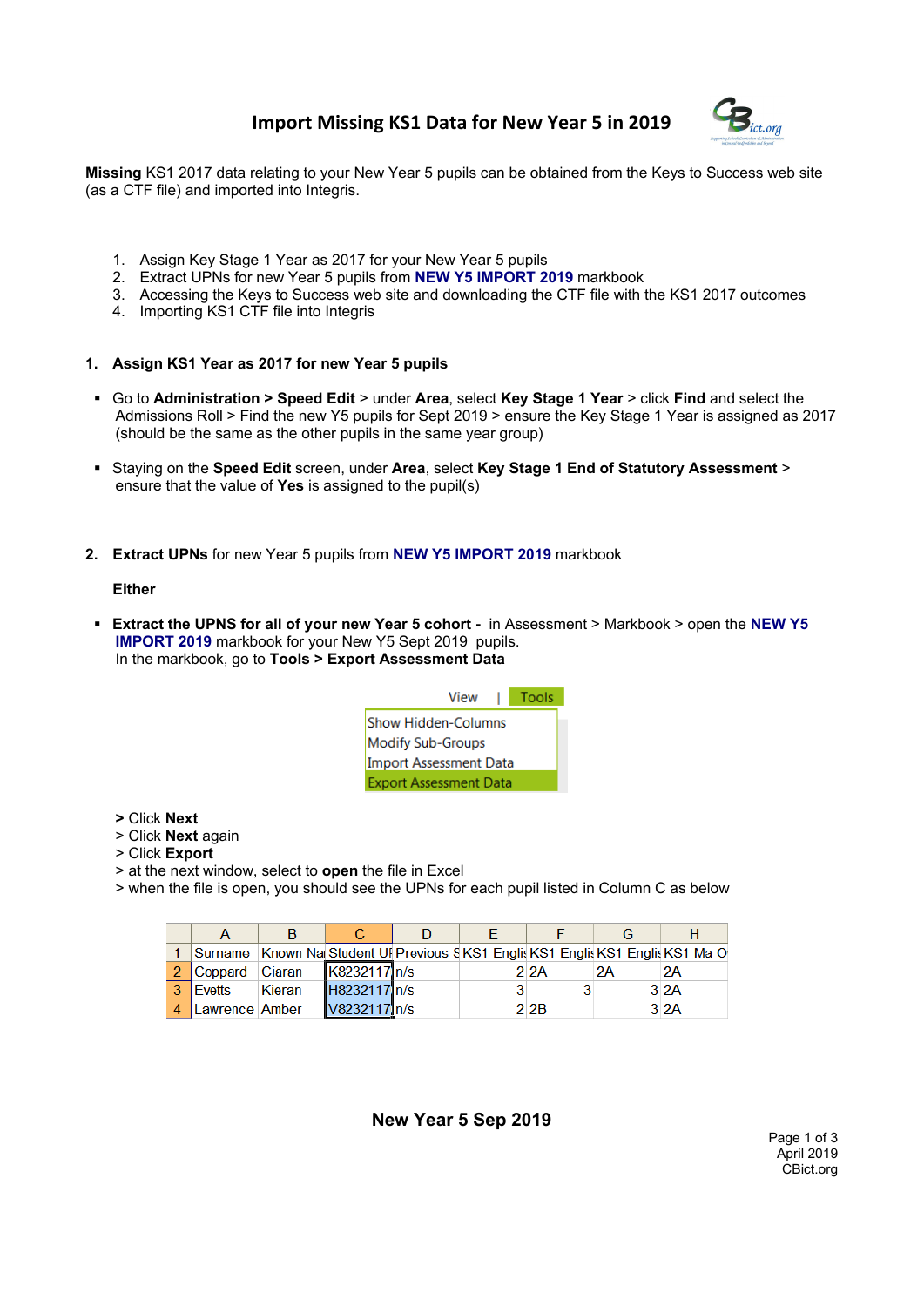# **Import Missing KS1 Data for New Year 5 in 2019**



- **> select all the UPNs** in column C excluding the 'UPN' heading
- > then click **Copy** from the excel menu (or use **<Ctrl> & C)**

Now proceed to step 3 and go directly to the Key to Success website (via the DfE Sign-in gateway).

## **OR**

 If you are searching for KS1 results for **one** individual pupil, go to **General > Student Details>** find the pupil's record and with the *Personal* screen in view > double-click the UPN number to highlight it > then press <CTRL> & <C> on the keyboard to take a copy of the UPN.

Now proceed to step 4 and go directly to the Key to Success website (via the DfE Sign-in gateway).

### **3. Logon to Secure Access gateway and access Keys to Success**

3.1 Access the internet and go to the DfE Sign-in gateway at the following address:

https://services.signin.education.gov.uk/

- 3.2 When logged in, select Keys to Success (K2S)
- 3.3 Click on *Pupil Searchable data*
- 3.4 Click in the tick box for *I confirm that I have read and understood…..* statement.
- 3.5 **Right- Click in the empty text box** at the bottom of the screen and left-click **Paste** *All the UPNs you had previously copied should now appear in this text box.*
- 3.6 Click **Search**

Following the search, you should see a CTF file listed (and a KS1.csv file), These files should contain any KS1 2017 data for all or some of the UPNs you had previously pasted and included in the search.

3.7 Download both the CTF file and the KS1.csv file to a suitable folder (*keep a note of the location/folder you save it in and the name of the CTF file)*

### **4. Import KS1 CTF file into Integris**

- 4.1 In Integris, go to Administration > Import & Export > CTF Import
- 4.2 Click *Browse* and find the CTF file (not the KS1.csv file!)
- 4.3 Click **Next**

If you see any pop-up warning messages relating to validation, click **Yes** to proceed.

# **New Year 5 Sep 2019**